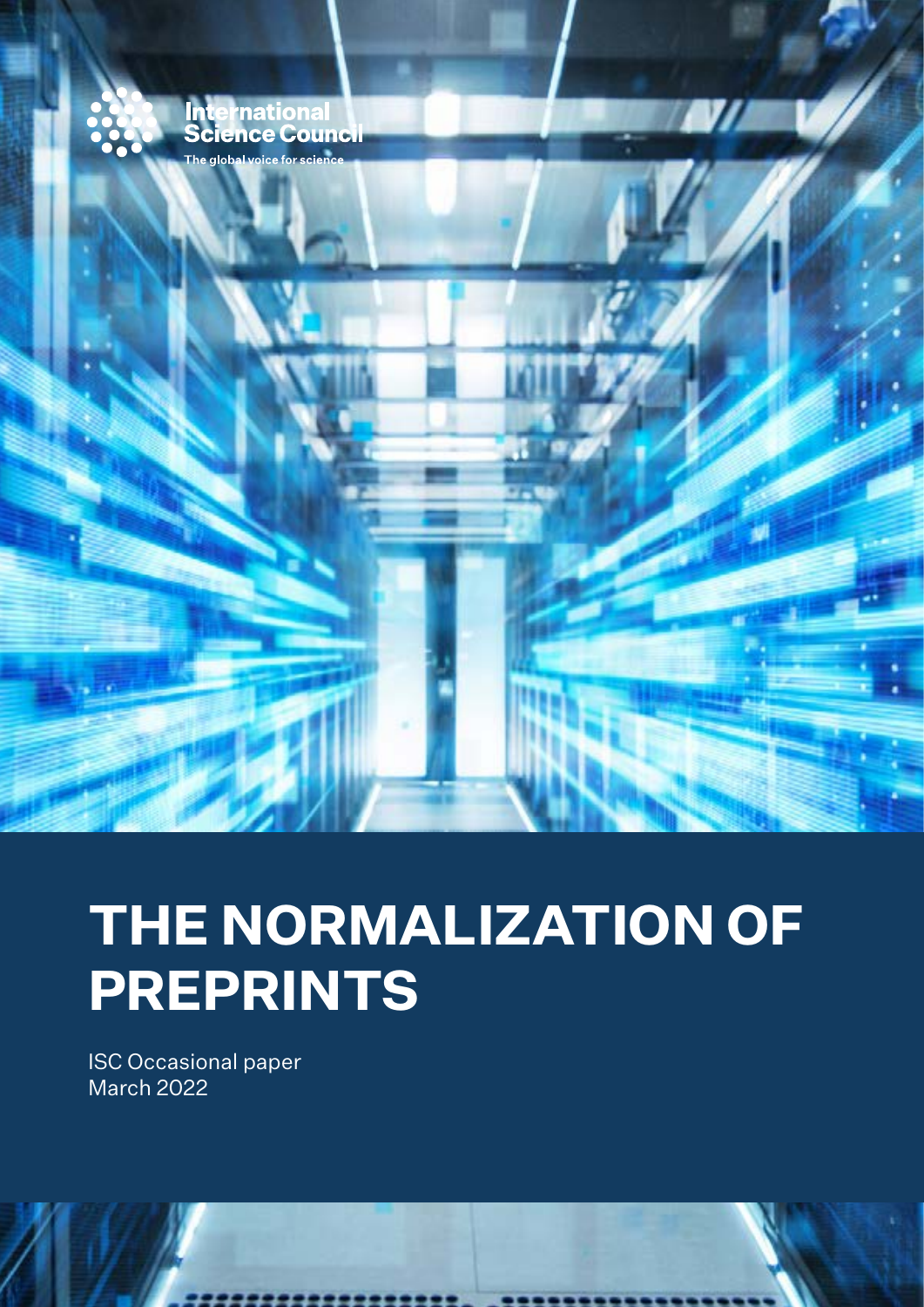9 March 2022

**AUTHOR**: Luke Drury, Member of the Steering Group for the International Science Council's project on Scientific Publishing, with input from other members of the Steering Group.

**SUGGESTED CITATION**: Drury, L. 2022. The normalization of preprints. International Science Council, Paris. France. [https://doi.org/10.24948/2022.02.](https://doi.org/10.24948/2022.02)

**COVER IMAGE**: gorodenkoff (iStock).

This work is licensed under CC BY 4.0. To view a copy of this licence, visit [https://creativecom](https://creativecommons.org/licenses/by/4.0)[mons.org/licenses/by/4.0](https://creativecommons.org/licenses/by/4.0).

**Work with the ISC to advance science as a global public good.**

**Connect with us at:** 

www.council.science secretariat@council.science International Science Council 5 rue Auguste Vacquerie 75116 Paris, France

www.twitter.com/ISC

www.facebook.com/InternationalScience

www.instagram.com/council.science

www.linkedin.com/company/international-science-council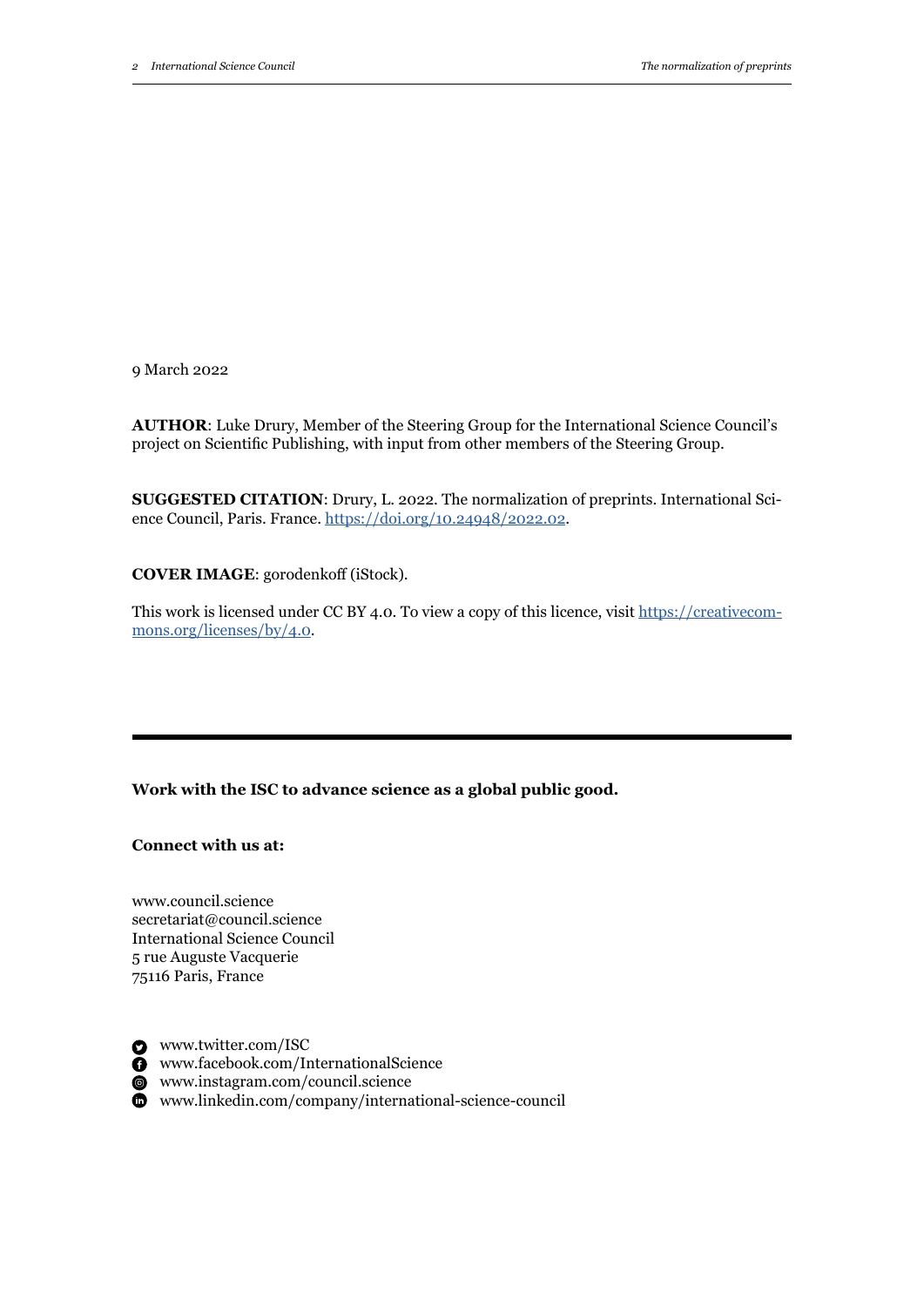#### **INTRODUCTION**

The last few years have seen an explosive growth in the use of preprints and the associated preprint servers by large sections of the scientific community. This article addresses the history of the preprint, its advantages and potential disadvantages, and concludes with some recommendations for how the growing acceptance of preprint posting should be handled within academia<sup>1</sup> and the changes in cultural norms (in other words its normalization) that this entails.

### **PREPRINT PREHISTORY**

Contrary to popular belief preprints are not a consequence of the internet and digital technology (although their widespread adoption is). Before the digital preprint there existed paper preprints that were circulated through the postal system. They were a response to the unacceptably long delays in getting papers published through traditional journals in the days when papers could be held up in review, typesetting, proofing and finally distribution for up to two years or more on occasions. In response, those areas of science which were rapidly evolving, and had the necessary human and financial resources, resorted to sending preprints of articles that were due to appear to colleagues and the libraries of associated research centres in advance of formal publication, hence the name 'preprint'. This culture was particularly strong in particle physics and astrophysics, probably because as early instances of 'big science' they were already organized in large networks with a relatively small number of well-resourced research centres that could handle the logistics involved.

It is important to note that preprints arose to address the need for rapid communication within specific disciplinary communities and, at least initially, not as an open science initiative. On the contrary, the high costs of maintaining a formal preprint system based on secretarial assistance and involving typing manuscripts, large-scale photocopying machines (some occupying whole rooms), and significant postal expenses, in effect restricted it to a small number of elite institutions and the people working in them, the very antithesis of open science.

Two technological shifts radically changed this situation. The first was the release by Donald Knuth of his free mathematical type-setting system [TeX](https://en.wikipedia.org/wiki/TeX) in 1978. This defined a relatively simple way to encode even the most complicated mathematical formulae as a string of standard characters available on any computer as well as a sophisticated mark-up and macro language for formatting scientific papers. A document described in TeX (and more recently in one of its derivatives such as LaTeX) can be printed to a standard better than that provided by most commercial type-setting services and under the complete control of the author. And because the TeX source file is just a simple text file it can be easily and efficiently transmitted electronically and shared for re-use or text mining.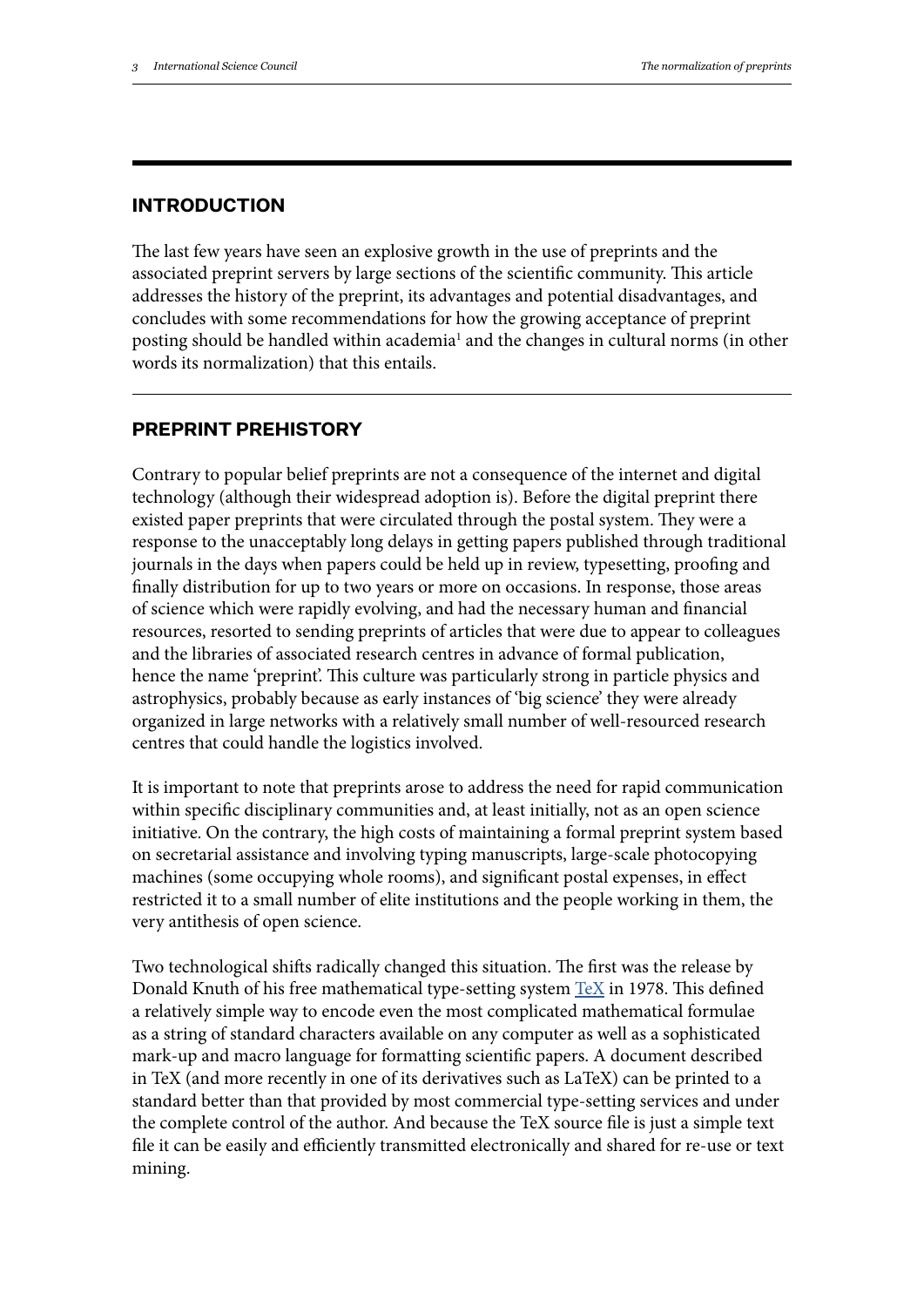The second of course was the rise of the internet. It was an obvious step to replace the postal distribution of paper preprints with electronic distribution of the TeX source files. Initially this was done through simple e-mail distribution lists<sup>2</sup>, but this was then automated to give the first preprint server which eventually became the  $a$ r $X$ iv system we know today. While everyone appreciates the importance of the internet in enabling preprint servers, the importance of TeX is often overlooked. Without a standard way of encoding a scientific paper as a text file it was much harder to distribute preprints and it is noteworthy that those fields (such as pure mathematics) that almost exclusively use TeX were among the first and most enthusiastic adopters of preprint servers. This is of course no longer the constraint it was in the early days when band-width and storage capacity were much more limited than is now the case.

Although not called preprints, we note that the tradition in economics of disseminating 'working papers' is closely analogous and most of what we have to say about preprints applies equally to working papers. Interestingly this is also a field that makes extensive use of TeX because of the high mathematical content of most economic papers. It is also a field that suffers from protracted peer review and a very small number of prestige publication venues so that the process of submission to publication can take several years.

### **RECENT DEVELOPMENTS**

The success of arXiv in the physical sciences has stimulated the establishment of similar preprint servers in various disciplines; thus we now have [ChemRxiv](https://chemrxiv.org/engage/chemrxiv/about-information?show=about-site) for chemistry, [BioRxiv](https://www.biorxiv.org/about-biorxiv) for biology, [MedRxiv](https://www.medrxiv.org/content/about-medrxiv) for health science, [EarthArXiv](https://eartharxiv.org/repository/about/) for Earth science, [AgriRxiv](https://agrirxiv.org/) for agricultural science, [SocArXiv](https://osf.io/preprints/socarxiv) for the social sciences, [RePEc](http://repec.org/) for economics etc. Essentially all areas of the natural and social sciences are now covered<sup>3</sup>. According to a recent survey article more than 40 preprint servers have been established in the last decade<sup>4</sup> covering both specific disciplines as well as geographical communities (e.g. the successful **AfricArXiv** for Africa, [SciELO](https://scielo.org/en/) for Latin America, [RINarxiv](https://rinarxiv.lipi.go.id/lipi) for Indonesia, and importantly [ChinaXiv](http://chinaxiv.org/home.htm) for China). However, some of the more specialized servers have only small numbers of posts and some have since closed down or no longer accept postings<sup>5</sup>, emphasizing the importance of sustainable funding models.

Usage remains highest in the physical sciences (Fig 1) where arXiv has just passed two million posts<sup>6</sup> and is now the primary information source for many physicists. Over all areas of physics about 30% of papers are now first posted as preprints, and in the traditional areas of theoretical physics and astrophysics almost all work is now disseminated in preprint form. A 2017 study by the European Southern Observatory found that a remarkable 96% of the papers listed in its telescope bibliography database were available as arXiv preprints<sup>7</sup>. However, this is exceptional, and many disciplines have yet to adopt a preprint culture; overall it is estimated that somewhere between 4% and 6% of all scholarly publications are currently posted as preprints.

The big recent change has been the upsurge in health and life science preprints driven by the urgency of rapidly sharing information on COVID-19 related research<sup>8</sup>. In a rapidly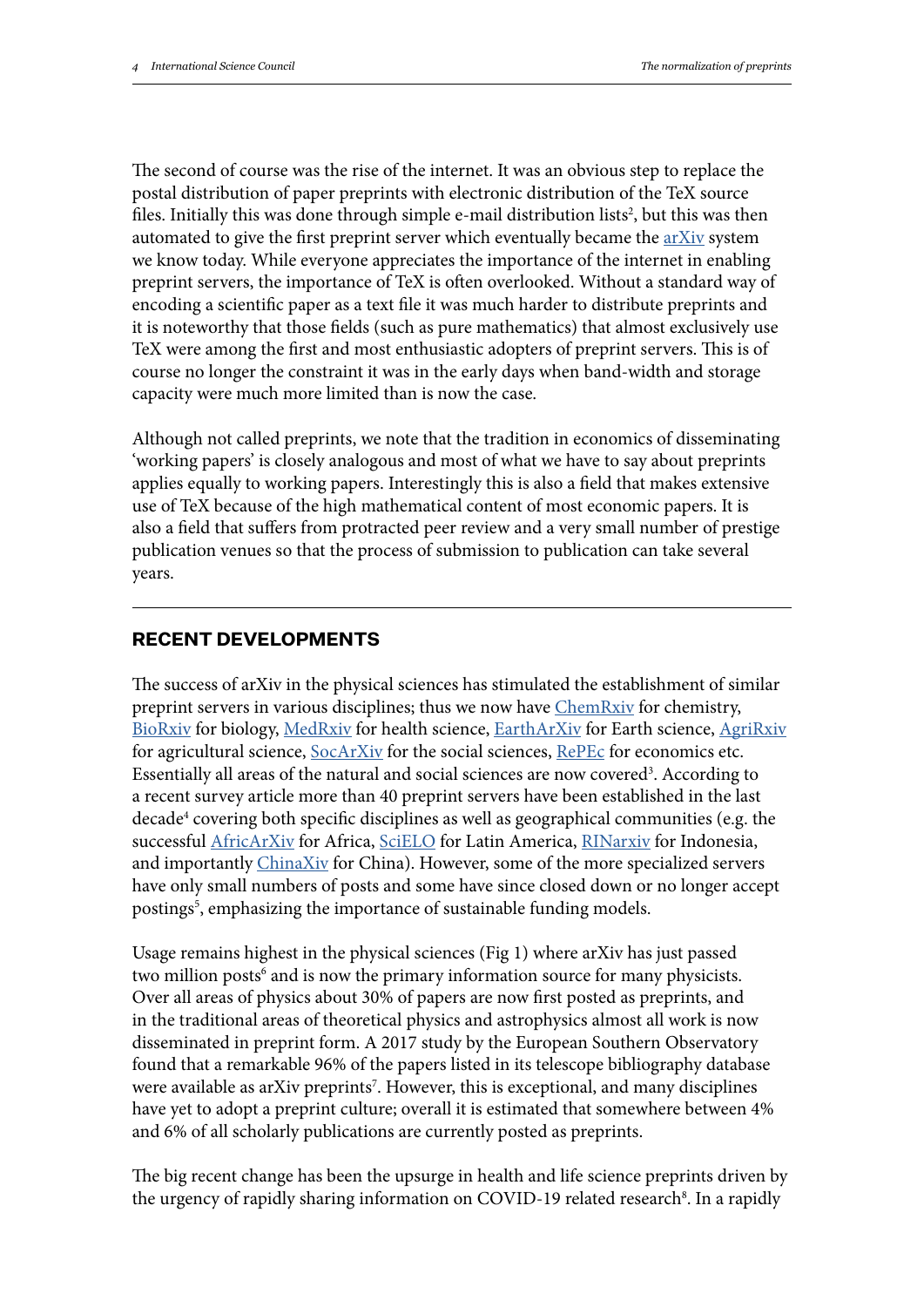evolving pandemic it is clearly impossible to rely on the sclerotic publishing conventions of the past. This was recognized well before the current pandemic, and the World Health Organisation, back in 2015, at the time of the Ebola outbreak in West Africa, called for the rapid and early dissemination of research, a position it subsequently re-iterated in response to the Zika outbreak in Brazil.



*Fig 1 From Boya Xie, Zhihong Shen and Kuansan Wang arXiv:2102.09066v1. Percentage of all publications that are posted as preprints by discipline (CS is Computer Science).*

# **ADVANTAGES OF PREPRINTS**

The first and most obvious advantage of preprints is the one that gave rise to them in the first place, the need for rapid and efficient communication within disciplinary communities. Xie et al (loc cit) find that 'preprints help papers become accessible 7 months to 2.25 years earlier than peer-reviewed counterparts'. The advance of science should not be held back by unnecessary delays in publication, especially in rapidly advancing fields or where there is an urgent need for rapid progress (as recently in the case of COVID-19 related research). Dissemination to one's peer community in preprint form avoids this, allows for early peer community feed-back, and also serves a useful purpose in establishing priority should formal publication in a traditional journal be delayed (it may be an academic urban myth, but one does hear of malicious referees deliberately delaying acceptance of papers to allow time for their own rival papers to appear). In some ways preprints and preprint servers are the modern version of the early modern humanists' 'republic of letters' — networks for rapid knowledge exchange within distributed communities of researchers.

The second advantage of modern preprints as implemented on most server platforms is that it is easy to establish a record of versions as the paper evolves in response to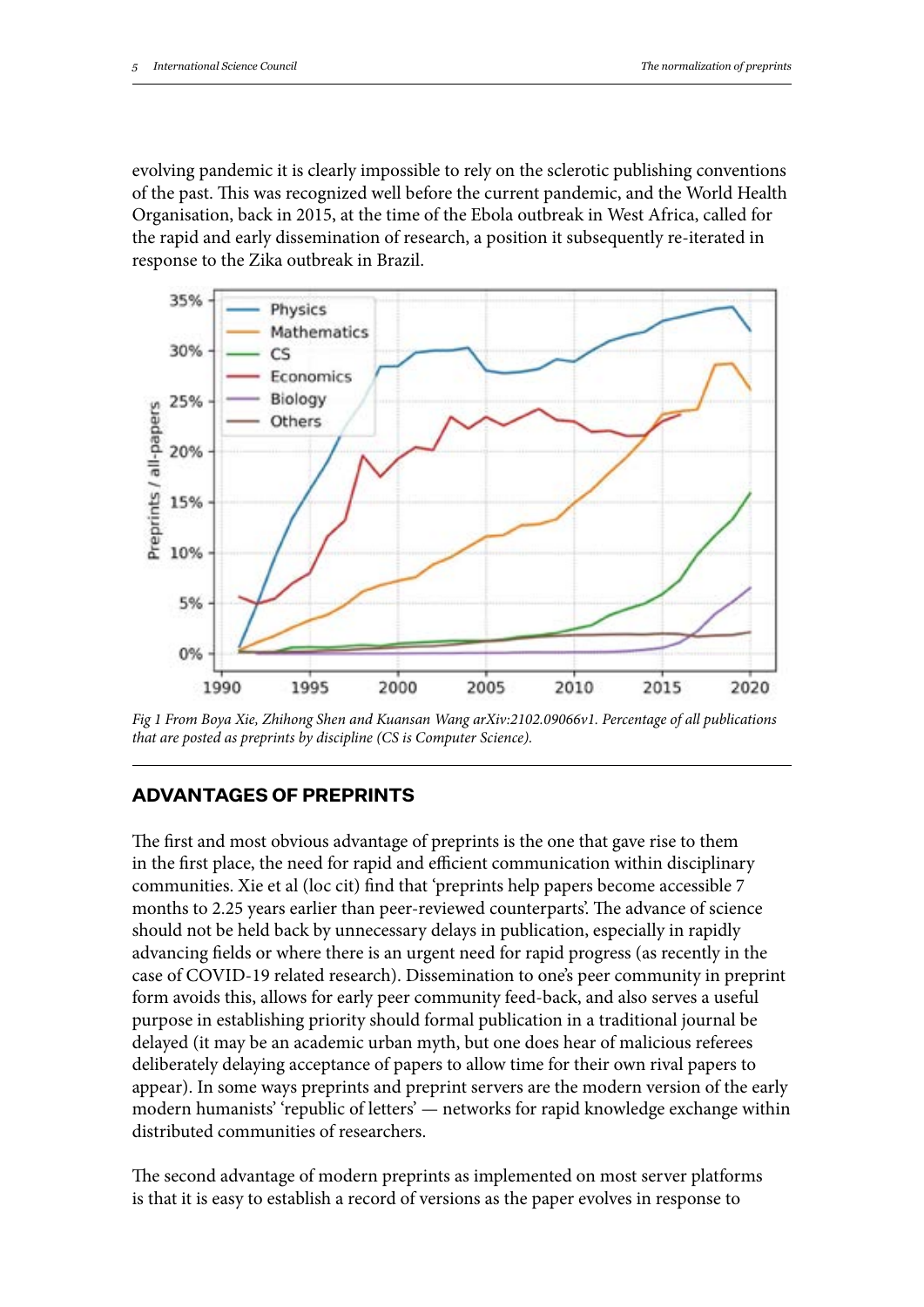community feedback, especially if this is in the form of linked open peer reviews and comments. This provides a much clearer insight into how the ideas in the paper have evolved and, while useful now, will be invaluable to future historians of science. We have long accepted that books can and should go through multiple editions, and it is time that we replaced the outmoded concept of scientific papers having a unique 'version of record' with a similar 'record of versions' approach<sup>9</sup>. All too often issues are discovered with a paper after it has been published in the traditional system, and the journals with their static and immutable version of record do little to encourage corrections let alone retractions. With a record of versions this is much easier $10$ .

A third advantage is that many journals will now accept a link to a manuscript posted on a preprint server for submission, and there are new overlay journals that just add a peer review and indexing layer on top of the preprint server. This closer integration of more traditional models of publishing with preprint servers, and the emergence of hybrid systems such as the overlay journals, can be expected to continue<sup>11</sup>.

A fourth advantage is that the ease of posting to a preprint server, and the rise of regional servers such as AfricArXiv and SciELO, can substantially increase the visibility of research in national languages and addressing local issues thereby making a valuable contribution to bibliodiversity in the spirit of the **Helsinki initiative** on multilingualism in scholarly communication.

But perhaps the greatest advantage is that anyone with an internet connection can download a preprint at effectively zero marginal cost, and if the record of versions includes the final 'author accepted manuscript' this is functionally equivalent to green open access. Indeed, in having access to the full source text, high resolution figures, corrections, comments, and other ancillary files the preprint version may in many cases be more useful than the journal version. If coupled with live links to all cited articles that are not restricted by copyright, to the data they contain, and to text and data mining applications, the resultant interoperability would create new opportunities for a more creative open science. These perspectives might currently seem distant, but they would be achievable if we were able to reform some of the restrictive practices of the dominant model of commercial publishing. As with other forms of open access there is clear evidence that this increases citation rates and impact. Xie et al (loc cit) find that papers with a preprint version attract on average three times more citations<sup>12</sup> than those without<sup>13</sup>.

Thus, the normalization of preprints offers a relatively straightforward route to open science as envisaged by the recent UNESCO Recommendation on Open Science, which was endorsed by its 193 member states, and at the same time would open up new prospects for innovative applications. It is now 20 years since the Budapest declaration, which heralded the potential of the digital revolution to enable affordable open access to the record of science. Yet the mainstream commercial model of scientific publishing still dominates and impedes that vision. Its excessive costs discriminate against authors or readers or both, particularly in low- and middle-income countries, those in poorly funded institutions and those without institutional affiliations. It is difficult to see how UNESCO's vision of open science can be realized without deep reform of the current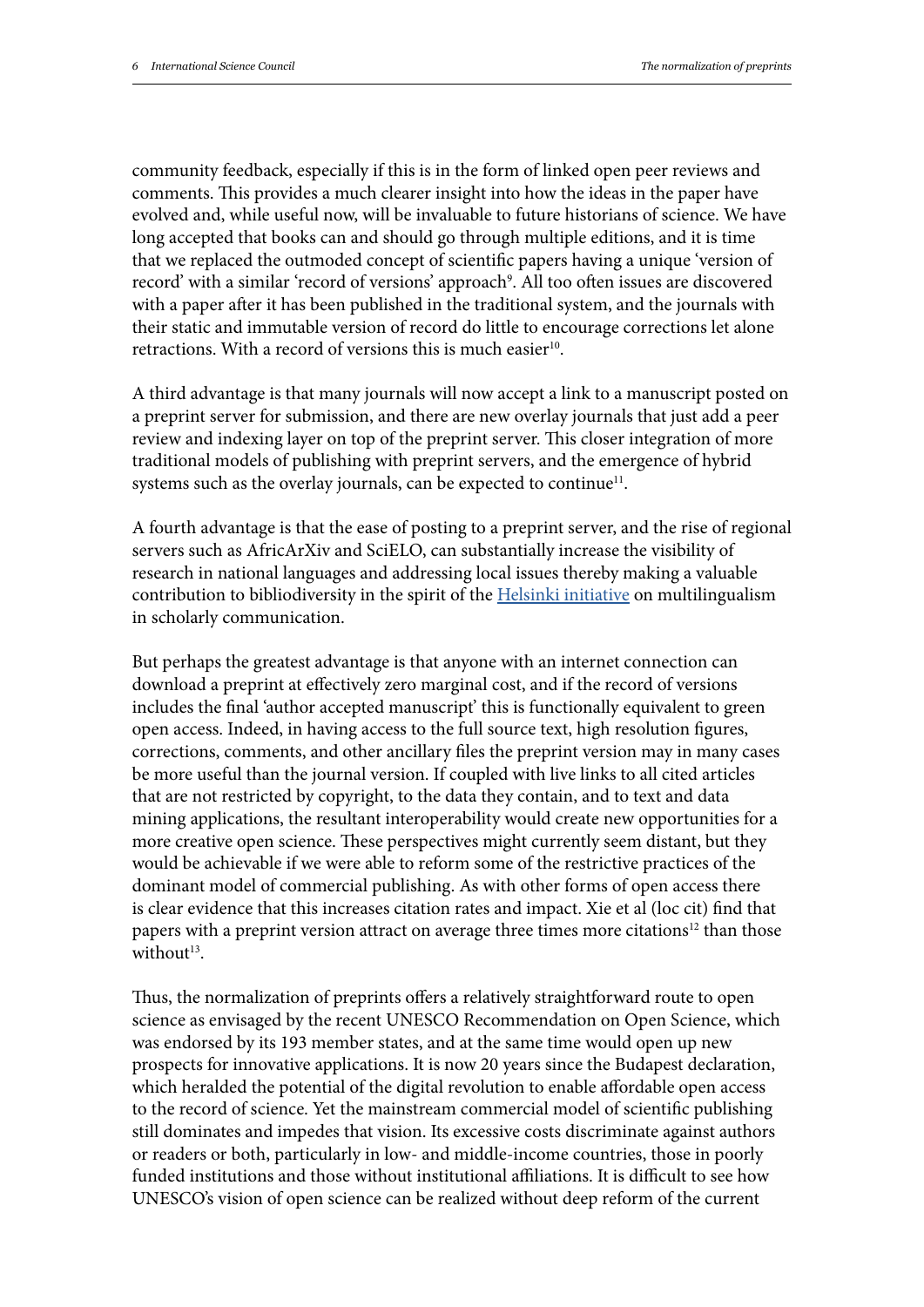mainstream publishing system; the normalization and expansion of the preprint domain may be the disruptive change that is needed.

A [recent ISC report](https://council.science/wp-content/uploads/2020/06/202104_Opening-the-Record-of-Science-Summary_01-ENGLISH-online.pdf) identifies eight essentials that must be maintained, and where there are deficits to be addressed by reform, if scientific publishing systems are to effectively serve the needs of 21st century science in ensuring that outputs are universally affordable for both authors and readers; that they carry open licenses; that openness to sceptical peer review is maintained; that the evidence for published truth claims is concurrently accessible for scrutiny; that the record of science is maintained for future generations; that the needs of different disciplines and communities are addressed (no one size fits all); that systems are flexible and adaptable to new needs and new technologies; and that systems are accountable to the international scientific community. The current commercial model fails on many counts. Preprint systems offer a route whereby these essentials can be maintained and developed where necessary.

# **PERCEIVED DISADVANTAGES OF PREPRINTS**

The criticism that is most often levelled at preprints is that they have not been peer reviewed. In fact in their original form they often were peer reviewed. Many scientists would wait until the paper had been accepted for publication before posting the final manuscript version as a preprint with a covering note, 'to appear in', and specifying the journal, but this has largely fallen into abeyance and was never universal. But even without formal peer review organized through a journal, it is worth noting that many preprints will have been subject to varying levels of review and scrutiny. In the case of large experimental consortia any publication will generally have been subject to internal review by a publication committee and other members of the consortium before it is released as a preprint. Many laboratories and institutes operate similar internal review procedures, and in the case of publications by doctoral students and early career researchers any publications will usually have been vetted by their supervisors and mentors. Furthermore, even if it is well short of full peer review, most preprint archives operate some form of gate-keeping to exclude obviously inappropriate material<sup>14</sup>. As far as independent external peer review is concerned, 'review platforms' such as [PreLights,](https://prelights.biologists.com/) [Review Commons,](https://www.reviewcommons.org/about/) [PCI](https://peercommunityin.org/) or [PreReview](https://www.prereview.org/) may be arguably more reliable than conventional peer review as practiced by most journals<sup>1516</sup>. These platforms crowdsource peer reviews of posted preprints from expert communities. The reviews are then reviewed and recorded in a structured format linked back to the original preprint. The result—a 'Refereed Preprint'—is even accepted by some journals without further review and offers an interesting and attractive alternative to the traditional journal model<sup>17</sup>. Interestingly plagiarized and fraudulent papers are almost never posted as preprints, presumably in part to avoid the early scrutiny by multiple peers which preprints attract.

The other problem with this criticism is that it greatly over-values the quality, value<sup>18</sup> and reliability of peer review as traditionally organized by journals<sup>19</sup>. We have all seen papers in even the most eminent of journals where we can only shake our heads and ask what the referees were thinking. And it is well known that some of the most damaging cases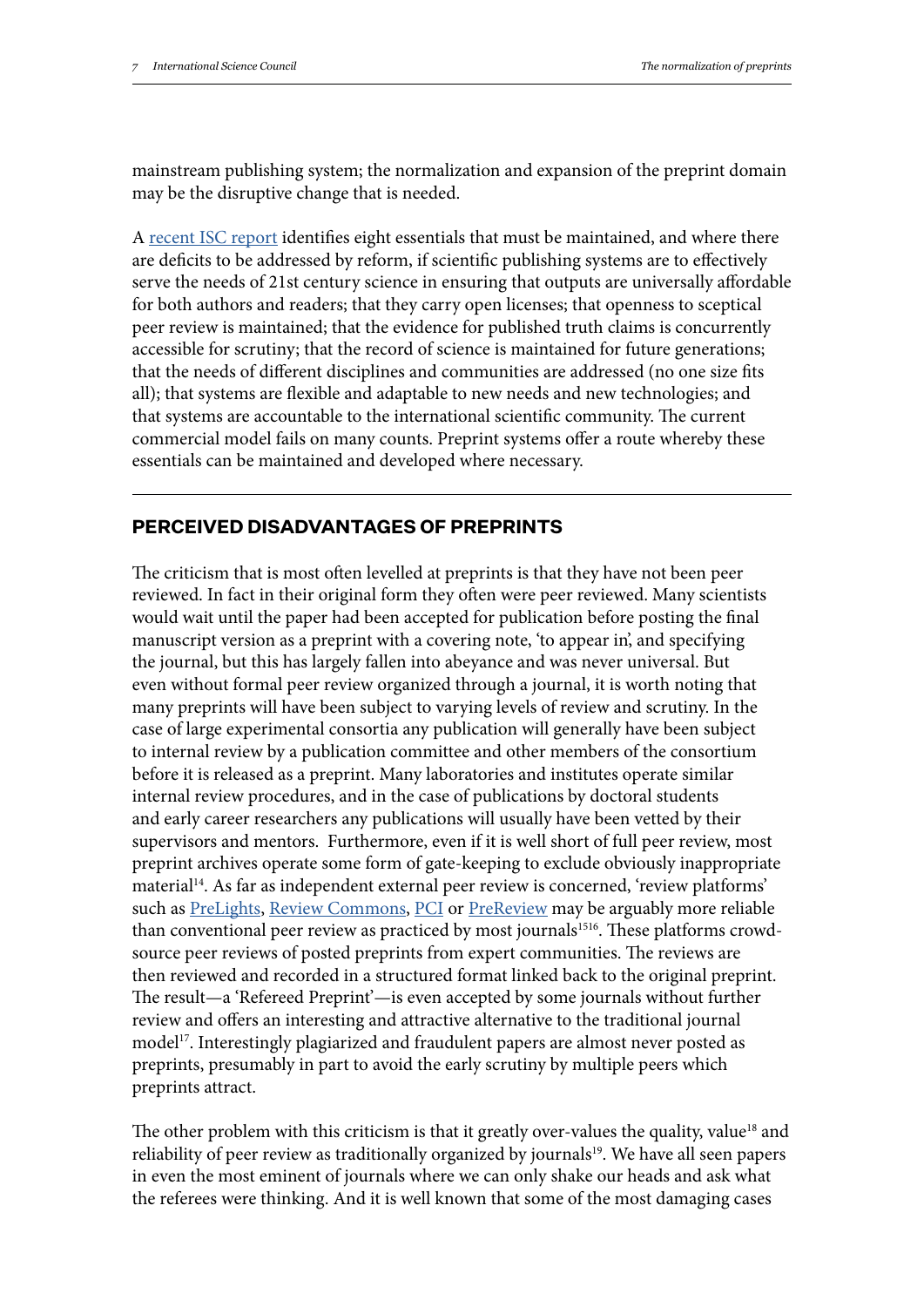of fraud and misinformation have appeared in long-established and reputable journals, supposedly after rigorous peer review, and have only been uncovered by critical voices in the community<sup>20</sup>. The most profound peer review is that applied after publication by the relevant scientific community to claims that are regarded as potentially important<sup>21</sup>, but at the moment we have no way of properly signalling this. Ideally one would like to see verifiable and transparent markers of community esteem attached to publications, but in their absence we use crude bibliometric measures and journal reputation as proxies with all the well-known problems that this causes.

Thus there is undoubtedly a peer review problem, but it is not specific to preprints. In many ways the problem is that we have failed to recognize that while in the past the most resource intensive part of scholarly communication was physical printing and distribution, now that everything is digital the balance has radically changed. Production and dissemination is now trivial with virtually zero marginal costs, and in consequence publication, in the sense of making public, has moved upstream in the research workflow and increased enormously in volume. This is one of the core ideas of open science, that we publish not just final summaries, but preliminary and intermediate products such as data, protocols, software etc. The resource intensive step is now peer review, with estimated costs well in excess of 2 billion USD annually being borne by the scientific community rather than publishers $22$ , suggesting that we need to re-organize our processes and values to better reflect this. Although artificial intelligence tools may help somewhat, it will simply not be possible in an open science future to peer review everything to the same standard and arguably we should focus peer review on those cases where it is most needed.

The issue of not being peer reviewed is most acute in the case of medical and healthrelated research (although similar concerns could be expressed about any research with major and immediate political and social consequences, in economics or sociology for example)<sup>23</sup>. As we have sadly seen several times during the pandemic, great harm can be done by the publication of misleading and false claims. Peer review can catch some of these, but is fallible and over-valued: It is no philosopher's stone that can turn sloppy work into science gold, and it does not allow authors to abrogate their ethical responsibilities to research integrity. We are right not to uncritically trust work that has not been peer reviewed, but equally we should not assume that everything that claims to have been peer reviewed has in fact been thoroughly reviewed by competent experts. The tendency by some science journalists to treat 'has been peer reviewed' as equivalent to fact-checking and endorsement by the scientific community is dangerous. Arguably preprints, explicitly subject to peer community review, better reflect the contingent and preliminary nature of much research.

A practical disadvantage of preprints at the moment, and a consequence of our overvaluation of journal peer review, is that they are still in many quarters considered to be not quite proper forms of research output. The most crass example of this was the recent (thankfully now reversed) decision by the Australian Research Council in a recent funding round to disallow all applications that cited preprints<sup>24</sup>. But without going to this extreme it is all too common to see instructions for funding applications, or for career progression, state that only peer-reviewed journal publications should be listed.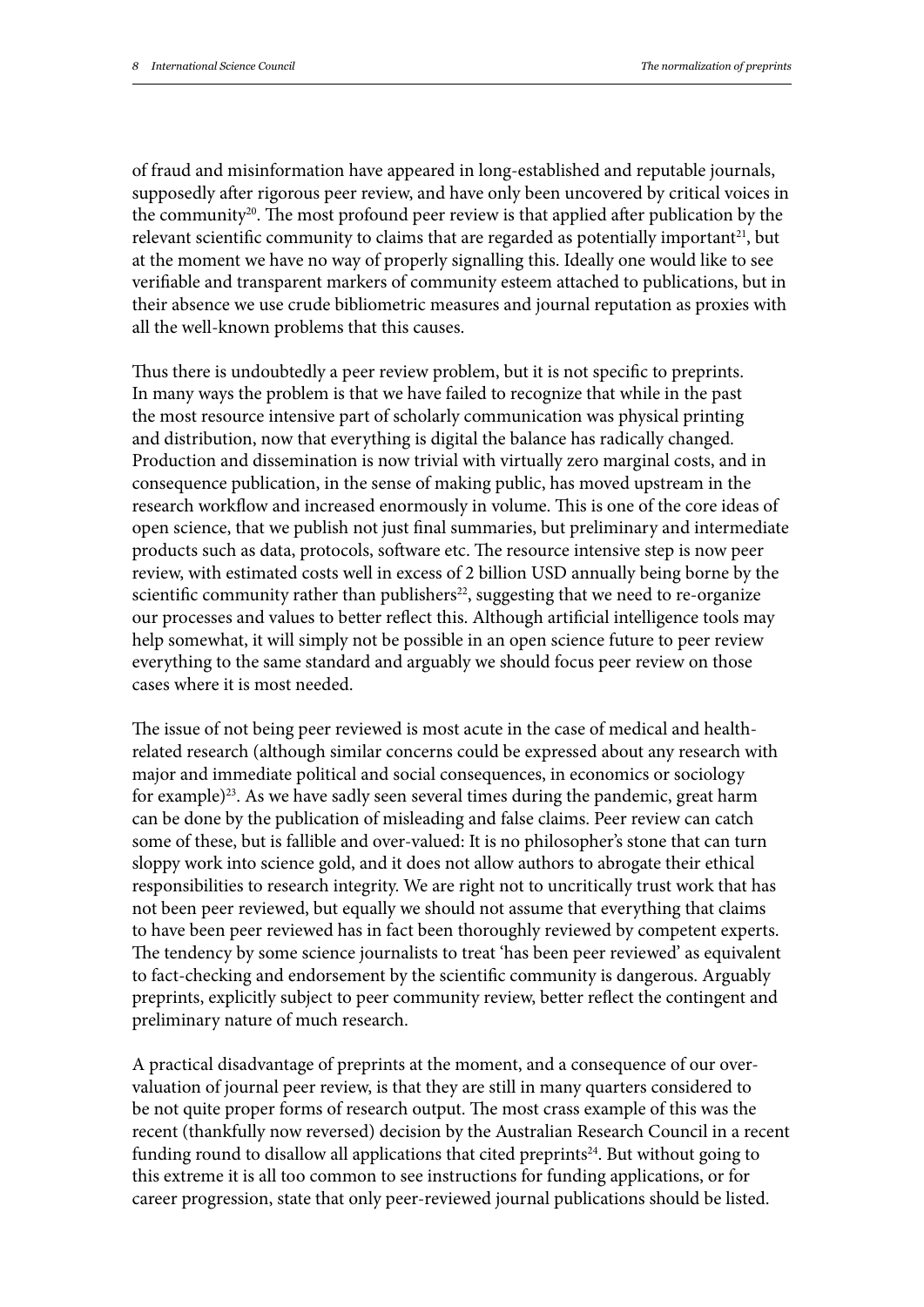This is problematic. On the one hand it goes against the spirit of modern developments in research assessment (e.g. **[DORA](https://sfdora.org/)**) which require us to recognize a broader range of research outputs and not just the traditional journal article. Perhaps more importantly, if we are assessing research for funding or career progression, it is illogical to exclude evidence of recent research which may be the more relevant information on which to base a decision. This is particularly an issue for early career researchers who cannot rely on a long back-catalogue of published work to establish their credentials; for them the early visibility afforded by preprints may be crucial.

Another problematic issue is the sustainability of preprint servers and the related question of the long-term curation of their content. But one could equally, and with more reason perhaps, ask the same questions of the commercial publishers. It is true that, like all shared common good infrastructures, the preprint servers are dependent on third party support and voluntary contributions; but the costs of running the servers are minuscule compared to the costs of traditional journal subscriptions or article processing charges<sup>25</sup>, and they are now so essential to the efficient conduct of research, that it is difficult to believe that they will not continue to be supported by funders and users. There is clearly more than sufficient money in the global science system to support a major preprint effort, it is just that too much of it is locked into large and often ruinously expensive 'big deals' with commercial publishers. As far as long-term curation is concerned the commercial publishers offer no better guarantee; this is an issue that needs to be addressed by something like the internet archive and underlines the need to develop a better funding model for preserving the corpus of knowledge as a public good.

# **CONCLUSIONS AND RECOMMENDATIONS**

It is clear that preprints can and do perform a valuable service in accelerating the advance of science and are here to stay. Furthermore, we can anticipate that their use will continue to expand into new disciplinary areas as well as geographical and linguistic communities. This will require adjustments in the cultural norms we apply to scholarly and scientific communication, and crucially also in how we assess research<sup>26</sup>.

The first change is that we all need to accept that posting preprints is now a normal part of modern research culture and an important enabler of greater efficiency, visibility and integrity in research. Preprints should be seen as just one part of a coherent move towards more open science, where we use modern technology (extraordinarily cheap digital storage and virtually free communication) to open up the research process and share a broader range of research outputs at earlier stages of our work. A corollary is that citing preprints should be encouraged as evidence of recent relevant research and adoption of open science practices in research assessments; the still all too common practice of requiring applicants to only list peer-reviewed journal publications is to be deprecated.

The second change we need to make, not just with preprints but more generally with open science, is to re-emphasize the need for researchers to behave in an ethical and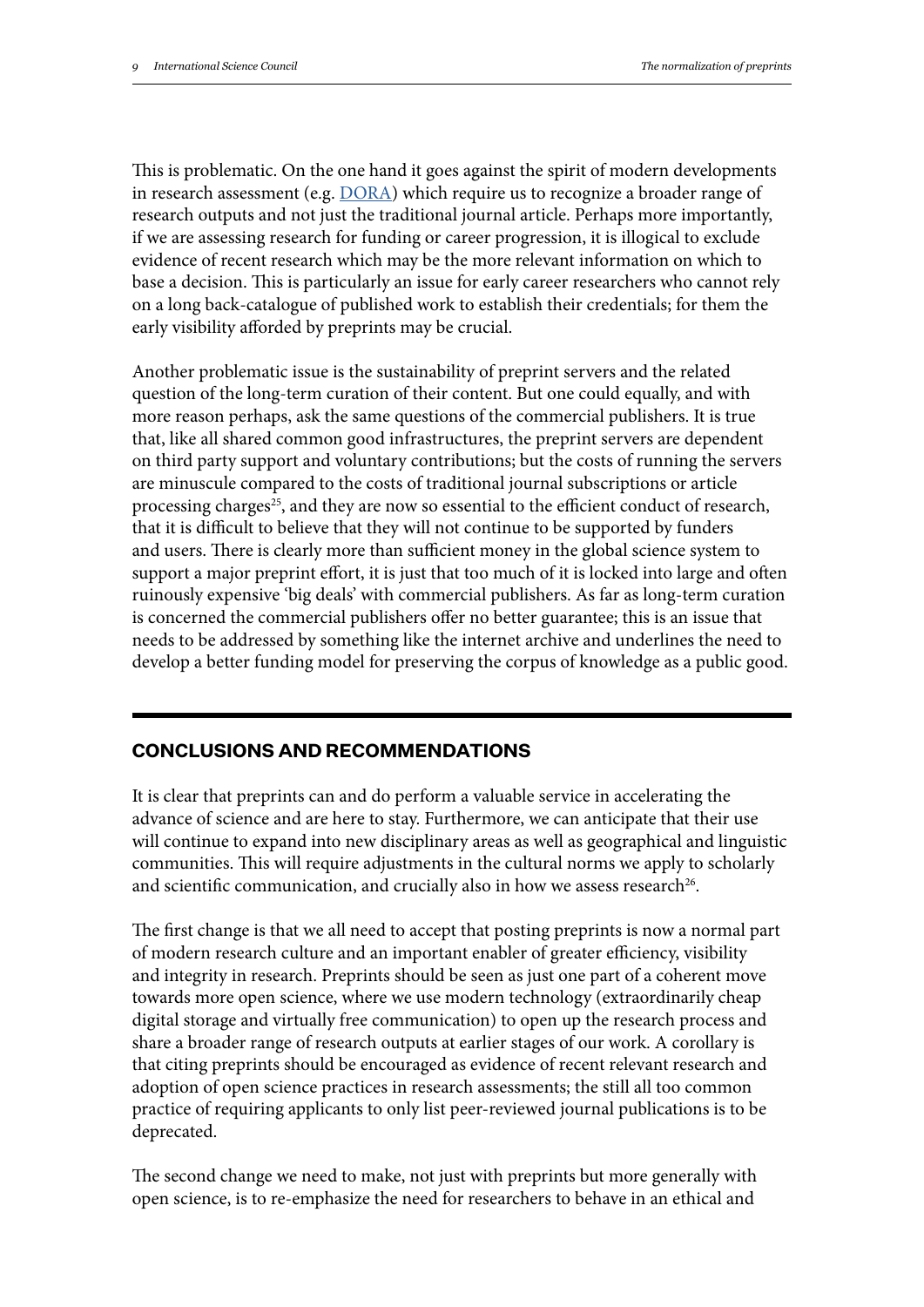responsible manner. In areas where there is a risk of misunderstanding by the public, or where research can be anticipated to have significant social, medical and economic consequences, there is an enhanced onus on researchers to observe principles of research integrity and social responsibility. Open science does not mean that everything has to be freely shared, and reasonable restrictions on access can be imposed in cases where this is justified. But even when access restrictions are imposed, and even when research has been approved by ethical committees, it is still the primary responsibility of the researchers concerned to make sure that their work is presented in a proper context and with appropriate caveats. Fundamentally the more open the science, the greater the responsibility to communicate it responsibly.

Thirdly we need to rethink how we organize and record peer review, and more generally how peer community acceptance or rejection is signalled. The current journal-based system is over-burdened, fallible, inefficient, widely mis-understood and introduces perverse incentives<sup>27</sup>. But this is a problem of research assessment generally and not of preprints per se. We need to move away from selection for novelty and more towards selection for quality; one suggestion is to focus more on methodological issues of reproducibility, data quality and data availability as advocated by Michael Barber (loc cit). Technology offers opportunities to automatically and efficiently screen preprints prior to posting as demonstrated by a screen<sup>28</sup> of COVID preprints by the Automated Screening Working Group<sup>29</sup>. This approach is not intended to replicate peer review. Instead, it uses sophisticated tools, including natural language processing, to screen a preprint on a range of indicators designed to detect weaknesses in research methodology and, particularly, to assess the probability that the reported research could be replicated or reproduced, thereby facilitating post-publication review of novelty and impact. Preprint servers and the research communities they serve should be encouraged to develop and refine such tools with appropriate discipline specificity and then deploy them routinely.30 Indeed, use of such tools by authors prior to dissemination would have a significant effect on the quality of papers whether posted to a preprint server or submitted to a journal.

Finally, and crucially, we need sustained long-term investment by funders and research performing organizations in community-governed not-for-profit repositories such as arXiv, [Zenodo](https://zenodo.org/) and the exemplary Latin American [La Referencia.](http://www.lareferencia.info/en/institutional/about-us) Science, and the metadata about who is generating and using it, is too valuable to be allowed to fall exclusively into the hands of commercial entities; it must be curated as a public good for the benefit of this and future generations. A corollary here, of course, is support for a rights retention policy; authors should retain basic rights to their own work. Ideally, we need a global system of federated publicly funded and community governed repositories for open science products, including preprints, backed up by a long-term curation strategy. Long ago we accepted the idea of national copyright deposit libraries as public institutions dedicated to the curation of printed materials. We need a modern equivalent for digital knowledge, and just as a library is useless without catalogues and indices, we need intelligent, platform-agnostic search engines that can help us navigate this global digital virtual library. If we can achieve this, we will have taken a major step towards realizing the vision of science as a global public good, open to participation by all.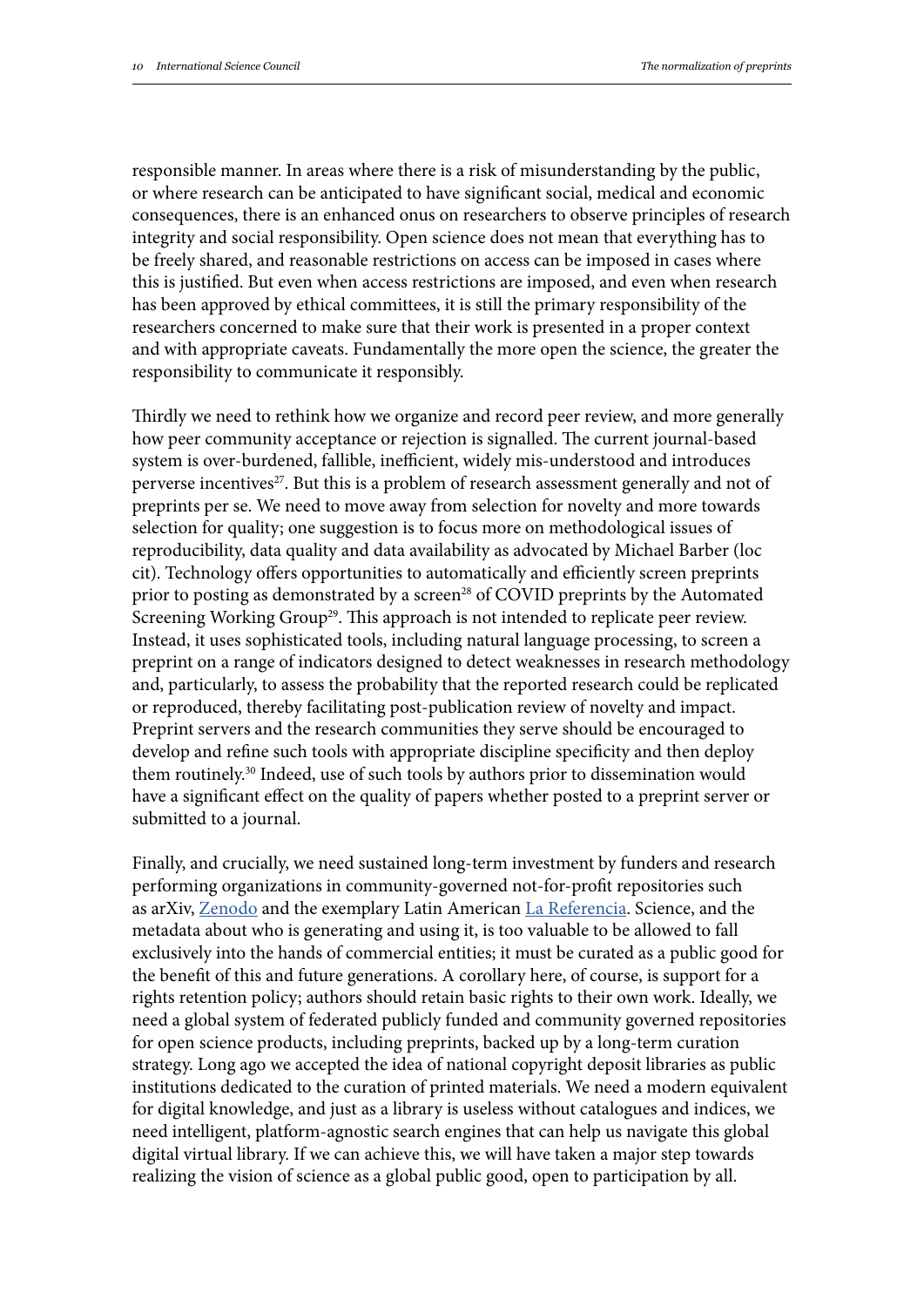# **REFERENCES**

1 For a similar discussion see Garisto, D. 2019. Preprints Make Inroads Outside of Physics. APS News Vol. 28, N. 9. [http://www.aps.org/publications/apsnews/201909/preprints.cfm.](http://www.aps.org/publications/apsnews/201909/preprints.cfm)

2 Feder, T. 2021. Joanne Cohn and the Email List That Led to ArXiv, Physics Today. [https://doi.](https://doi.org/10.1063/PT.6.4.20211108a) [org/10.1063/PT.6.4.20211108a](https://doi.org/10.1063/PT.6.4.20211108a).

3 ASAPbio maintains a list of mainly life science preprint servers [https://asapbio.org/preprint-serv](https://asapbio.org/preprint-servers)[ers,](https://asapbio.org/preprint-servers) and the Confederation of Open Access Repositories plans to launch a preprints directory [https://www.](https://www.coar-repositories.org/news-updates/ccsd-and-coar-announce-plans-to-launch-preprint-directory/) [coar-repositories.org/news-updates/ccsd-and-coar-announce-plans-to-launch-preprint-directory/](https://www.coar-repositories.org/news-updates/ccsd-and-coar-announce-plans-to-launch-preprint-directory/).

4 Xie, B., Shen Z., Wang, K. 2021. Is preprint the future of science? A thirty year journey of online preprint services. [https://arxiv.org/pdf/2102.09066.pdf](https://arxiv.org/pdf/2102.09066.pdf )

5 Mallapaty, S. 2020. Popular Preprint Servers Face Closure Because of Money Troubles. Nature 578, no. 7795, pp.349–349. [https://doi.org/10.1038/d41586-020-00363-3.](https://doi.org/10.1038/d41586-020-00363-3)

6 Garisto, D. 2022. ArXiv.Org Reaches a Milestone and a Reckoning. Scientific American. [https://](https://www.scientificamerican.com/article/arxiv-org-reaches-a-milestone-and-a-reckoning/) [www.scientificamerican.com/article/arxiv-org-reaches-a-milestone-and-a-reckoning/.](https://www.scientificamerican.com/article/arxiv-org-reaches-a-milestone-and-a-reckoning/)

U. Grothkopf, D. Bordelon, S. Meakins, E. Emsellem. 2017. On the Availability of ESO Data Papers on arXiv/astro-ph. The Messenger 170, pp. 58–61. <https://doi.org/10.18727/0722-6691/5056>

8 Fraser, N., Brierley, L., Dey, G., Polka, J.K., Pálfy, M., Nanni, F., et al. 2021. The evolving role of preprints in the dissemination of COVID-19 research and their impact on the science communication landscape. PLoS Biol 19(4): e3000959. <https://doi.org/10.1371/journal.pbio.3000959>

9 For an alternative view see Hinchliffe, L. J. 2022.The State of the Version of Record. The Scholarly Kitchen. <https://scholarlykitchen.sspnet.org/2022/02/14/the-state-of-the-version-of-record/>.

10 See discussion of retractions in Michael Barber's occasional paper for the International Science Council, Strengthening Research Integrity, [https://council.science/wp-content/up](https://council.science/wp-content/uploads/2020/06/2021-11-Research-integrity.pdf)[loads/2020/06/2021-11-Research-integrity.pdf](https://council.science/wp-content/uploads/2020/06/2021-11-Research-integrity.pdf); and for a criticism of how retractions work in practice at the moment in Avissar-Whiting, M. 2022. Downstream Retraction of Preprinted Research in the Life and Medical Sciences. MetaArXiv.<https://doi.org/10.31222/osf.io/xdekq>.

11 Johnson, R. and Chiarelli, A. 2019."The Second Wave of Preprint Servers: How Can Publishers Keep Afloat?. The Scholarly Kitchen. [https://scholarlykitchen.sspnet.org/2019/10/16/the-second-wave-of](https://scholarlykitchen.sspnet.org/2019/10/16/the-second-wave-of-preprint-servers-how-can-publishers-keep-afloat/)[preprint-servers-how-can-publishers-keep-afloat/.](https://scholarlykitchen.sspnet.org/2019/10/16/the-second-wave-of-preprint-servers-how-can-publishers-keep-afloat/)

12 See also Fu, Darwin, Y., and Hughey, J.J. 2019. Releasing a Preprint Is Associated with More Attention and Citations for the Peer-Reviewed Article. P. Rodgers and O. Amaral (eds). ELife 8 (December): e52646. [https://doi.org/10.7554/eLife.52646.](https://doi.org/10.7554/eLife.52646)

13 For a more critical view see: Davis, P. 2018. Journals Lose Citations to Preprint Servers. The Scholarly Kitchen. [https://scholarlykitchen.sspnet.org/2018/05/21/journals-lose-citations-preprint-serv](https://scholarlykitchen.sspnet.org/2018/05/21/journals-lose-citations-preprint-servers-repositories/)[ers-repositories/](https://scholarlykitchen.sspnet.org/2018/05/21/journals-lose-citations-preprint-servers-repositories/). However his argument is that citations are split between the preprint and journal version, and not that total citations are reduced.

14 See this interesting review for details on how arXiv handles this issue. Ginsparg, P. 2021. Lessons from ArXiv's 30 Years of Information Sharing. Nature Reviews Physics, pp. 1–2. [https://doi.org/10.1038/](https://doi.org/10.1038/s42254-021-00360-z) [s42254-021-00360-z.](https://doi.org/10.1038/s42254-021-00360-z)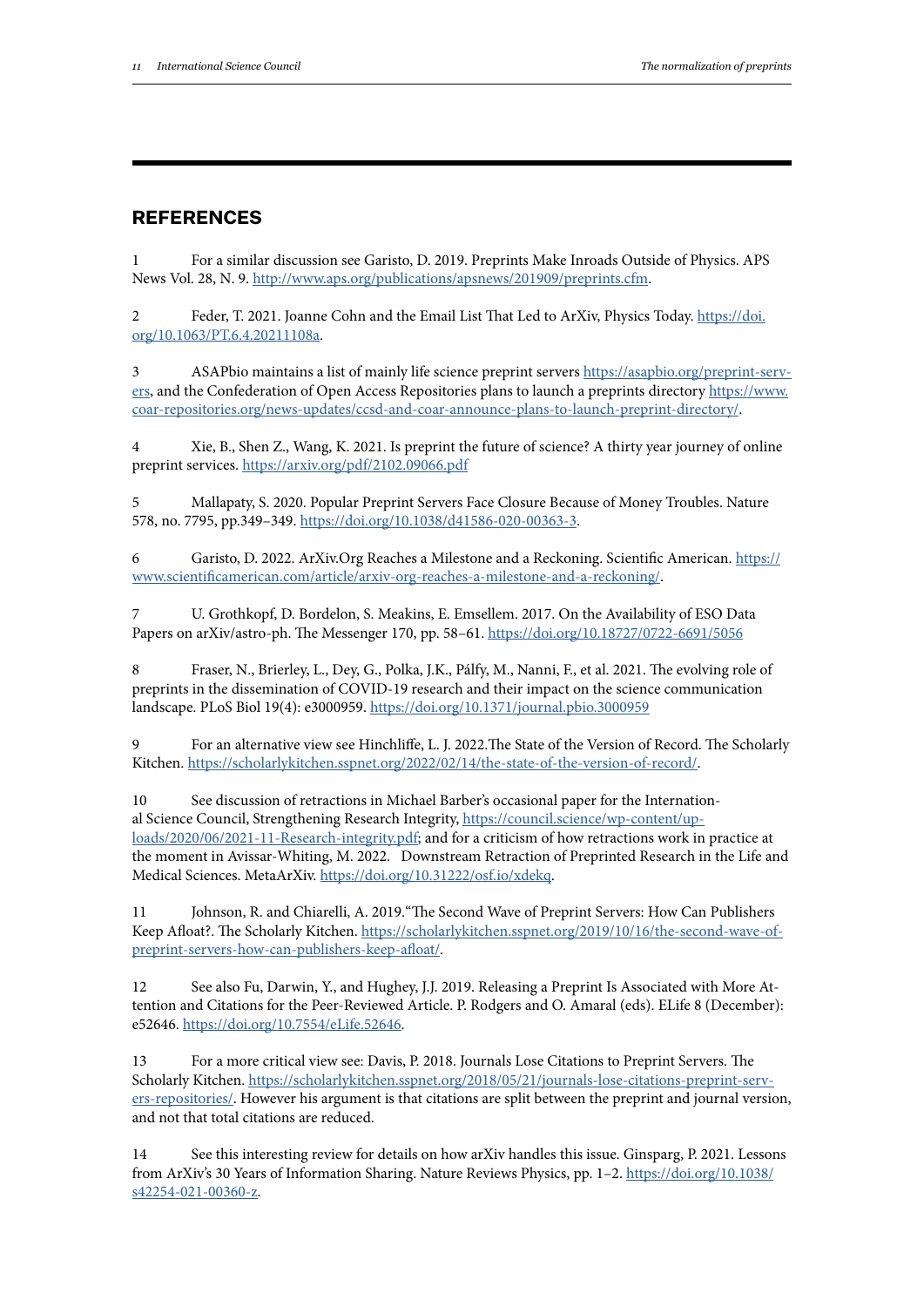15 Enago. 2020. Will Crowd-based Peer Review Replace Traditional Peer Review? [https://www.](https://www.enago.com/academy/will-crowd-based-peer-review-replace-traditional-peer-review/) [enago.com/academy/will-crowd-based-peer-review-replace-traditional-peer-review/](https://www.enago.com/academy/will-crowd-based-peer-review-replace-traditional-peer-review/)

16 See also: Franco Iborra, S., Polka, J., Puebla, I., 2022. Guest Post: Preprint Feedback is Here – Let's Make it Constructive and FAST, The Scholarly Kitchen, [https://scholarlykitchen.sspnet.](ttps://scholarlykitchen.sspnet.org/2022/02/28/guest-post-preprint-feedback-is-here-lets-make-it-constructive-and-fast/) [org/2022/02/28/guest-post-preprint-feedback-is-here-lets-make-it-constructive-and-fast/](ttps://scholarlykitchen.sspnet.org/2022/02/28/guest-post-preprint-feedback-is-here-lets-make-it-constructive-and-fast/), and O'Sullivan, L., Ma, L. and Doran, P., 2021. An Overview of Post-Publication Peer Review. Scholarly Assessment Reports, 3(1), p.6. <http://doi.org/10.29024/sar.26>

17 See i.a. discussion in Brembs, B., Huneman, P., Schönbrodt, F., Nilsonne, G., Susi, T., Siems, R., Perakakis, P., Trachana, V., Ma, L., and Rodriguez-Cuadrado, S. 2021. Replacing Academic Journals. <https://doi.org/10.5281/zenodo.5526635>.

18 Two separate recent studies have compared a large number of preprints with the subsequently fully published versions. One study used manual comparisons (Brierley, L., Nanni, F., Polka, J.K., Dey, G., Pálfy, M., Fraser, N., et al. 2022. Tracking changes between preprint posting and journal publication during a pandemic. PLoS Biol 20(2): e3001285. <https://doi.org/10.1371/journal.pbio.3001285>), and another used machine learning algorithms (Nicholson, D.N., Rubinetti, V., Hu, D., Thielk, M., Hunter, L.E., Greene, C.S. 2022. Examining linguistic shifts between preprints and publications. PLoS Biol 20(2): e3001470. [https://](https://doi.org/ 10.1371/journal.pbio.3001470) [doi.org/ 10.1371/journal.pbio.3001470](https://doi.org/ 10.1371/journal.pbio.3001470)). The conclusions were that a very large proportion (83-93%) of the preprints underwent no major changes when fully published. The rigour of the first study has been contested in a paper (<https://thegeyser.substack.com/p/data-missing-study-may-be-useless>) that suggests ways in which the conclusions may be invalid. These are important issues for publishing and need to be rigorously explored.

19 For an interesting discussion see Heesen, R., and Bright, L.K.2021. Is Peer Review a Good Idea? British Journal for the Philosophy of Science 72, no. 3: 635-63. [https://doi.org/10.1093/bjps/axz029.](https://doi.org/10.1093/bjps/axz029)

20 The most egregious recent example must be Andrew Wakefield's paper in the Lancet falsely linking the MMR vaccine to autism [https://en.wikipedia.org/wiki/Lancet\\_MMR\\_autism\\_fraud;](https://en.wikipedia.org/wiki/Lancet_MMR_autism_fraud) see also [https://www.buzzfeednews.com/article/stephaniemlee/elisabeth-bik-didier-raoult-hydroxychloro](https://www.buzzfeednews.com/article/stephaniemlee/elisabeth-bik-didier-raoult-hydroxychloroquine-study)[quine-study](https://www.buzzfeednews.com/article/stephaniemlee/elisabeth-bik-didier-raoult-hydroxychloroquine-study)

21 Interestingly there are some examples of famous papers, including Murray Gell-Mann's 1961 Nobel prize-winning "Eightfold way" paper and, more recently, the three papers by Grigory Perelman solving the Poincaré conjecture, for which he won the Fields medal and Clay Millennium prize, which were immediately recognized for their significance by the peer community and only circulated as preprints without appearing in a traditional journal.

22 Aczel, B., Szaszi, B. and Holcolmbe, A.O.. 2021. A billion-dollar donation: estimating the cost of researchers' time spent on peer review, Research Integrity and Peer Review 6:14 [https://doi.org/10.1186/](https://doi.org/10.1186/s41073-021-00118-2) [s41073-021-00118-2](https://doi.org/10.1186/s41073-021-00118-2) found that the total time reviewers globally worked on peer reviews was over 100 million hours in 2020, equivalent to over 15 thousand years. The estimated monetary value of the time US-based reviewers spent on reviews was over 1.5 billion USD in 2020. For China-based reviewers, the estimate is over 600 million USD, and for UK-based, close to 400 million USD.

23 Watson, C. 2022. Rise of the Preprint: How Rapid Data Sharing during COVID-19 Has Changed Science Forever. Nature Medicine. [https://doi.org/10.1038/s41591-021-01654-6.](https://doi.org/10.1038/s41591-021-01654-6)

24 Watson, C. 2021. Australian Funder Backflips on Controversial Preprint Ban. Nature. [https://doi.](https://doi.org/10.1038/d41586-021-02533-3) [org/10.1038/d41586-021-02533-3](https://doi.org/10.1038/d41586-021-02533-3).

25 The basic operating costs of a preprint server, such as those hosted by the Centre for Open Science, are less than \$10 per preprint, see [https://www.cos.io/products/osf-preprints.](https://www.cos.io/products/osf-preprints) The big commercial publishers quote article processing charges that are typically many thousands of dollars, two to three orders of magnitude higher.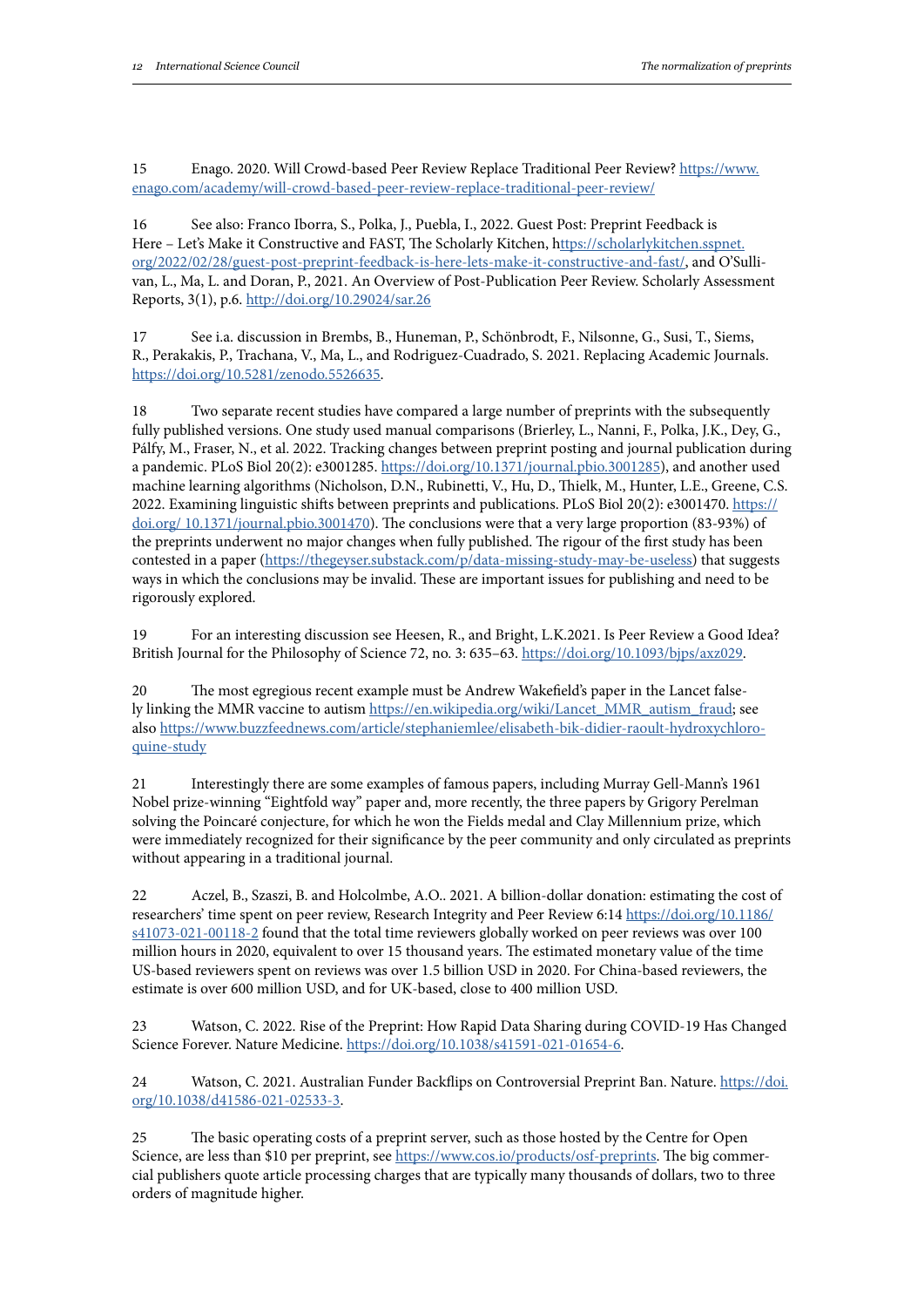26 For a critical view see e.g. Altman, M., Cohen, P.N. and Polka, J. 2021. Preprints and Pandemics: Interventions into the Dynamic System of Scholarly Communication. MetaArXiv. [https://doi.](https://doi.org/10.31222/osf.io/6nzhe) [org/10.31222/osf.io/6nzhe.](https://doi.org/10.31222/osf.io/6nzhe)

27 See e.g. Arvan, M., Bright, L.K. and Heesen, R. 2022. Jury Theorems for Peer Review. The British Journal for the Philosophy of Science.<https://doi.org/10.1086/719117>.

28 Weissgerber, T., Riedel, N., Kilicoglu, H. et al. 2021. Automated screening of COVID-19 preprints: can we help authors to improve transparency and reproducibility?. Nat Med 27, 6-7. [https://doi.](https://doi.org/10.1038/s41591-020-01203-7 ) [org/10.1038/s41591-020-01203-7](https://doi.org/10.1038/s41591-020-01203-7 )

#### 29 <https://scicrunch.org/ASWG>

30 The ASWG tools are used by journals of the the American Association for Cancer Research, see [https://www.scicrunch.com/news/2020/8/11/sciscore-to-launch-a-pilot-with-the-american-association](https://www.scicrunch.com/news/2020/8/11/sciscore-to-launch-a-pilot-with-the-american-association-fo)[for-cancer-research-to-help-authors-improve-rigor-and-reproducibility-in-their-published-work](https://www.scicrunch.com/news/2020/8/11/sciscore-to-launch-a-pilot-with-the-american-association-fo)